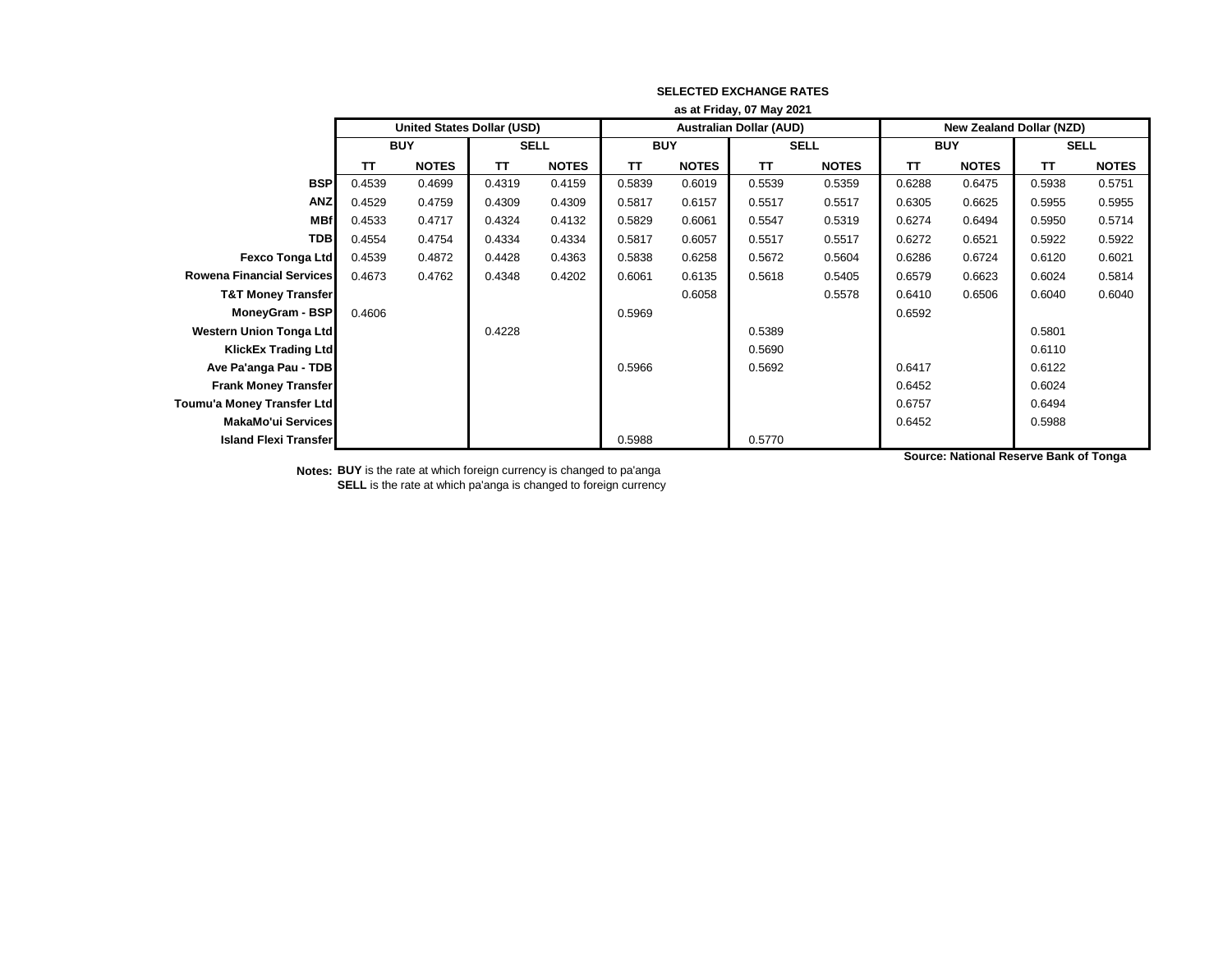|                                  | as at Friday, 14 May 2021         |              |             |              |            |              |                                |              |                                 |              |             |              |
|----------------------------------|-----------------------------------|--------------|-------------|--------------|------------|--------------|--------------------------------|--------------|---------------------------------|--------------|-------------|--------------|
|                                  | <b>United States Dollar (USD)</b> |              |             |              |            |              | <b>Australian Dollar (AUD)</b> |              | <b>New Zealand Dollar (NZD)</b> |              |             |              |
|                                  | <b>BUY</b>                        |              | <b>SELL</b> |              | <b>BUY</b> |              | <b>SELL</b>                    |              | <b>BUY</b>                      |              | <b>SELL</b> |              |
|                                  | TΤ                                | <b>NOTES</b> | TΤ          | <b>NOTES</b> | <b>TT</b>  | <b>NOTES</b> | <b>TT</b>                      | <b>NOTES</b> | TΤ                              | <b>NOTES</b> | TΤ          | <b>NOTES</b> |
| <b>BSP</b>                       | 0.4551                            | 0.4711       | 0.4331      | 0.4171       | 0.5895     | 0.6075       | 0.5595                         | 0.5415       | 0.6339                          | 0.6526       | 0.5989      | 0.5802       |
| <b>ANZ</b>                       | 0.4541                            | 0.4771       | 0.4321      | 0.4321       | 0.5870     | 0.6210       | 0.5570                         | 0.5570       | 0.6361                          | 0.6681       | 0.6011      | 0.6011       |
| <b>MBf</b>                       | 0.4545                            | 0.4739       | 0.4336      | 0.4149       | 0.5885     | 0.6098       | 0.5603                         | 0.5376       | 0.6325                          | 0.6579       | 0.6001      | 0.5780       |
| <b>TDB</b>                       | 0.4566                            | 0.4766       | 0.4346      | 0.4346       | 0.5870     | 0.6110       | 0.5570                         | 0.5570       | 0.6328                          | 0.6577       | 0.5978      | 0.5978       |
| <b>Fexco Tonga Ltd</b>           | 0.4551                            | 0.4885       | 0.4440      | 0.4374       | 0.5895     | 0.6320       | 0.5725                         | 0.5659       | 0.6340                          | 0.6780       | 0.6176      | 0.6072       |
| <b>Rowena Financial Services</b> | 0.4673                            | 0.4785       | 0.4348      | 0.4202       | 0.6061     | 0.6173       | 0.5618                         | 0.5464       | 0.6579                          | 0.6667       | 0.6024      | 0.5882       |
| <b>T&amp;T Money Transfer</b>    |                                   |              |             |              |            | 0.6105       |                                | 0.5625       | 0.6410                          | 0.6556       | 0.6010      | 0.6010       |
| MoneyGram - BSP                  | 0.4652                            |              |             |              | 0.6025     |              |                                |              | 0.6707                          |              |             |              |
| <b>Western Union Tonga Ltd</b>   |                                   |              | 0.4245      |              |            |              | 0.5440                         |              |                                 |              | 0.5851      |              |
| <b>KlickEx Trading Ltd</b>       |                                   |              |             |              |            |              | 0.5740                         |              |                                 |              | 0.6160      |              |
| Ave Pa'anga Pau - TDB            |                                   |              |             |              | 0.6022     |              | 0.5570                         |              | 0.6477                          |              | 0.5978      |              |
| <b>Digicel Mobile Money</b>      |                                   |              |             |              | 0.6029     |              |                                |              | 0.6505                          |              |             |              |
| <b>Frank Money Transfer</b>      |                                   |              |             |              |            |              |                                |              | 0.6452                          |              | 0.5988      |              |
| <b>Manatu Ofa Money Transfer</b> |                                   |              |             |              |            |              |                                |              | 0.6667                          |              | 0.6329      |              |
| Toumu'a Money Transfer Ltd       |                                   |              |             |              |            |              |                                |              | 0.6757                          |              | 0.6494      |              |
| <b>MakaMo'ui Services</b>        |                                   |              |             |              |            |              |                                |              | 0.6452                          |              | 0.5988      |              |
| <b>Island Flexi Transfer</b>     |                                   |              |             |              | 0.6024     |              |                                |              |                                 |              |             |              |
| <b>Tonga Post Ltd</b>            | 0.4514                            |              |             |              |            |              |                                |              |                                 |              |             |              |

**Source: National Reserve Bank of Tonga**

**Notes: BUY** is the rate at which foreign currency is changed to pa'anga **SELL** is the rate at which pa'anga is changed to foreign currency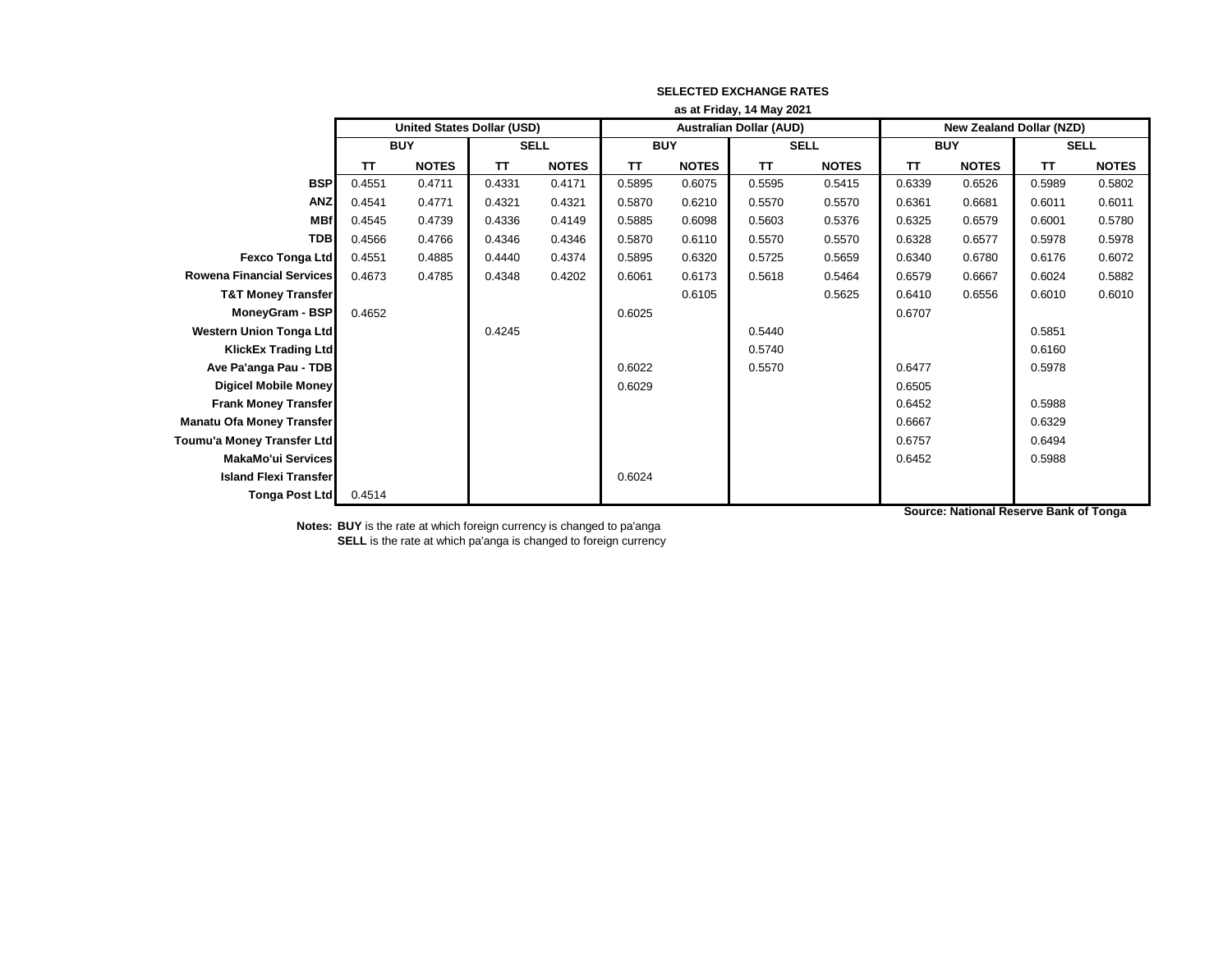|                                  | as at Friday, 21 May 2021  |              |             |              |            |              |                                |              |                                 |              |             |              |
|----------------------------------|----------------------------|--------------|-------------|--------------|------------|--------------|--------------------------------|--------------|---------------------------------|--------------|-------------|--------------|
|                                  | United States Dollar (USD) |              |             |              |            |              | <b>Australian Dollar (AUD)</b> |              | <b>New Zealand Dollar (NZD)</b> |              |             |              |
|                                  | <b>BUY</b>                 |              | <b>SELL</b> |              | <b>BUY</b> |              | <b>SELL</b>                    |              | <b>BUY</b>                      |              | <b>SELL</b> |              |
|                                  | TΤ                         | <b>NOTES</b> | TΤ          | <b>NOTES</b> | TΤ         | <b>NOTES</b> | <b>TT</b>                      | <b>NOTES</b> | TΤ                              | <b>NOTES</b> | TΤ          | <b>NOTES</b> |
| <b>BSP</b>                       | 0.4558                     | 0.4718       | 0.4338      | 0.4178       | 0.5871     | 0.6051       | 0.5571                         | 0.5391       | 0.6340                          | 0.6527       | 0.5990      | 0.5803       |
| <b>ANZ</b>                       | 0.4548                     | 0.4778       | 0.4328      | 0.4328       | 0.5848     | 0.6188       | 0.5548                         | 0.5548       | 0.6375                          | 0.6695       | 0.6025      | 0.6025       |
| <b>MBf</b>                       | 0.4552                     | 0.4739       | 0.4343      | 0.4149       | 0.5861     | 0.6098       | 0.5579                         | 0.5376       | 0.6326                          | 0.6579       | 0.6002      | 0.5780       |
| <b>TDB</b>                       | 0.4573                     | 0.4773       | 0.4353      | 0.4353       | 0.5850     | 0.6090       | 0.5550                         | 0.5550       | 0.6326                          | 0.6575       | 0.5976      | 0.5976       |
| <b>Fexco Tonga Ltd</b>           | 0.4558                     | 0.4893       | 0.4448      | 0.4381       | 0.5870     | 0.6293       | 0.5705                         | 0.5635       | 0.6340                          | 0.6782       | 0.6182      | 0.6073       |
| <b>Rowena Financial Services</b> | 0.4673                     | 0.4785       | 0.4348      | 0.4219       | 0.6061     | 0.6173       | 0.5618                         | 0.5464       | 0.6579                          | 0.6667       | 0.6024      | 0.5882       |
| <b>T&amp;T Money Transfer</b>    |                            |              |             |              |            | 0.6103       |                                | 0.5623       | 0.6535                          | 0.6570       | 0.6010      | 0.6010       |
| <b>Western Union Tonga Ltd</b>   |                            |              | 0.4251      |              |            |              | 0.5425                         |              |                                 |              | 0.5861      |              |
| <b>KlickEx Trading Ltd</b>       |                            |              |             |              |            |              | 0.5720                         |              |                                 |              | 0.6170      |              |
| Ave Pa'anga Pau - TDB            |                            |              |             |              | 0.6025     |              | 0.5550                         |              | 0.6503                          |              | 0.5976      |              |
| <b>Frank Money Transfer</b>      |                            |              |             |              |            |              |                                |              | 0.6452                          |              | 0.5988      |              |
| Toumu'a Money Transfer Ltd       |                            |              |             |              |            |              |                                |              | 0.6757                          |              | 0.6494      |              |
| <b>MakaMo'ui Services</b>        |                            |              |             |              |            |              |                                |              | 0.6452                          |              | 0.5988      |              |
| <b>Island Flexi Transfer</b>     |                            |              |             |              | 0.6061     |              |                                |              |                                 |              |             |              |
| <b>Tonga Post Ltd</b>            | 0.4559                     |              |             |              |            |              |                                |              |                                 |              |             |              |

**Notes: BUY** is the rate at which foreign currency is changed to pa'anga **SELL** is the rate at which pa'anga is changed to foreign currency **Source: National Reserve Bank of Tonga**